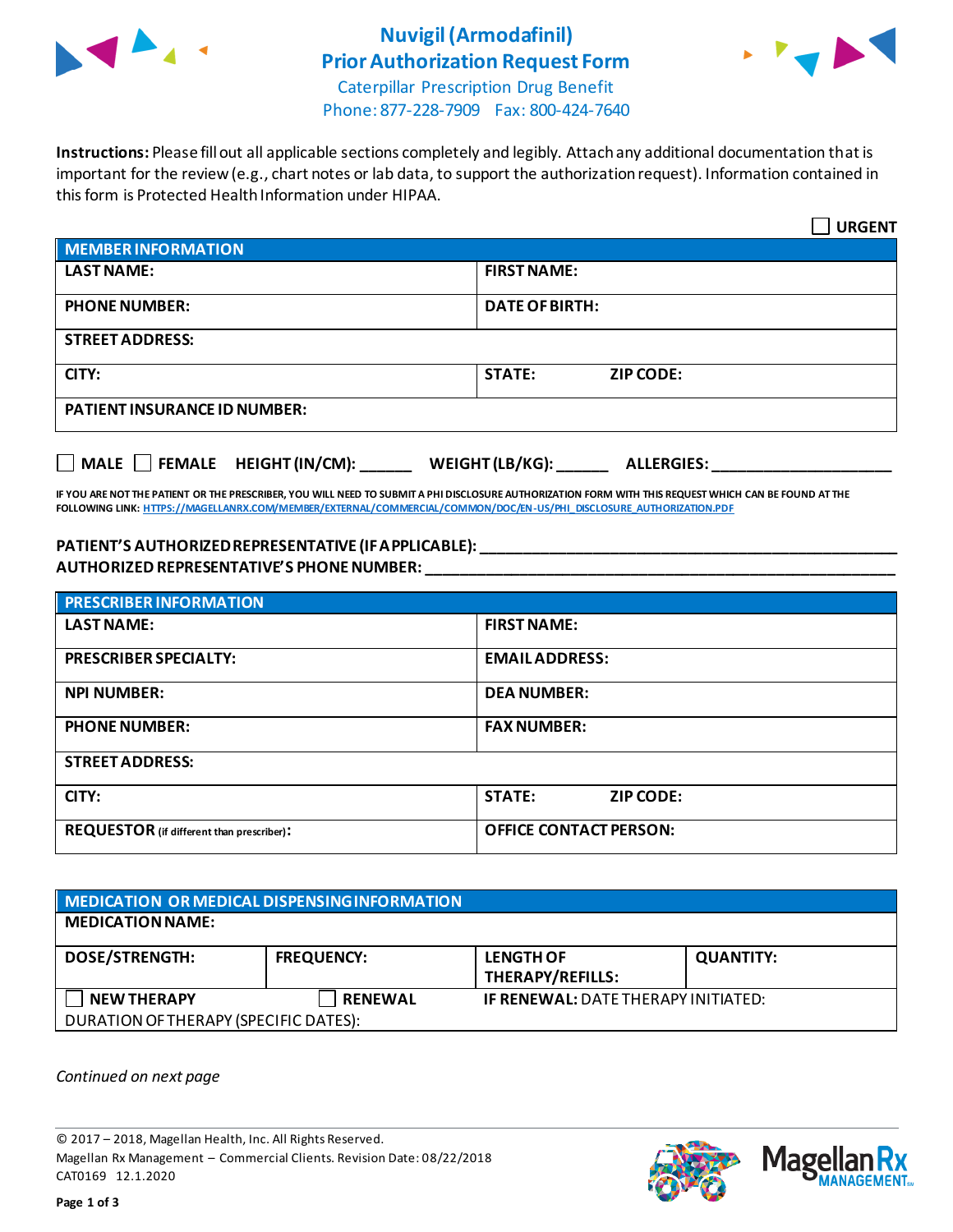

# **Nuvigil(Armodafinil) Prior Authorization Request Form**





| <b>MEMBER'S LAST NAME:</b>                                                                                                                                                                  | <b>MEMBER'S FIRST NAME:</b>                                                                                                                                                                    |                                                       |  |
|---------------------------------------------------------------------------------------------------------------------------------------------------------------------------------------------|------------------------------------------------------------------------------------------------------------------------------------------------------------------------------------------------|-------------------------------------------------------|--|
|                                                                                                                                                                                             | 1. HAS THE PATIENT TRIED ANY OTHER MEDICATIONS FOR THIS CONDITION?                                                                                                                             | INO<br>YES (if yes, complete below)                   |  |
| <b>MEDICATION/THERAPY (SPECIFY</b><br>DRUG NAME AND DOSAGE):                                                                                                                                | <b>DURATION OF THERAPY (SPECIFY</b><br>DATES):                                                                                                                                                 | <b>RESPONSE/REASON FOR</b><br><b>FAILURE/ALLERGY:</b> |  |
| <b>2. LIST DIAGNOSES:</b><br>$\Box$ Narcolepsy (must provide sleep study report)                                                                                                            |                                                                                                                                                                                                | <b>ICD-10:</b>                                        |  |
| $\Box$ Obstructive sleep apnea/hypopnea syndrome (OSAHS)<br>$\Box$ Primary (idiopathic) hypersomnia (must provide sleep study report)<br>□ Shift work sleep disorder (SWSD)<br>□ Depression |                                                                                                                                                                                                |                                                       |  |
| □ Other diagnosis: UCD-10                                                                                                                                                                   |                                                                                                                                                                                                |                                                       |  |
| PRIOR AUTHORIZATION.                                                                                                                                                                        | 3. REQUIRED CLINICAL INFORMATION: PLEASE PROVIDE ALL RELEVANT CLINICAL INFORMATION TO SUPPORT A                                                                                                |                                                       |  |
| <b>Clinical Information:</b>                                                                                                                                                                |                                                                                                                                                                                                |                                                       |  |
| Is the drug being used as part of a clinical trial? $\Box$ Yes $\Box$ No                                                                                                                    |                                                                                                                                                                                                |                                                       |  |
| Is the patient currently on CPAP? DYes DNo                                                                                                                                                  | For diagnosis of obstructive sleep apnea/hypopnea syndrome (OSAHS), answer the following:<br>Has the patient tried and had an inadequate response or intolerance to CPAP? $\Box$ Yes $\Box$ No |                                                       |  |
|                                                                                                                                                                                             |                                                                                                                                                                                                |                                                       |  |
|                                                                                                                                                                                             | If no, please provide rationale (if applicable) explaining why the patient has not tried CPAP therapy                                                                                          |                                                       |  |
| For diagnosis of shift work sleep disorder (SWSD), answer the following:                                                                                                                    | Does the patient work the third shift any nights between 1 a.m. and 5 a.m.? $\Box$ Yes $\Box$ No                                                                                               |                                                       |  |
|                                                                                                                                                                                             | For diagnosis of narcolepsy, please submit a sleep study consistent with the diagnosis.                                                                                                        |                                                       |  |
|                                                                                                                                                                                             | For diagnosis of primary (idiopathic) hypersomnia, please submit a sleep study consistent with the diagnosis.                                                                                  |                                                       |  |
| For diagnosis of depression, answer the following:<br>Is the prescriber a psychologist? $\Box$ Yes $\Box$ No                                                                                |                                                                                                                                                                                                |                                                       |  |
| Is the patient using an antidepressant? $\Box$ Yes $\Box$ No                                                                                                                                |                                                                                                                                                                                                |                                                       |  |
| physician feels is important to this review?                                                                                                                                                | Are there any other comments, diagnoses, symptoms, medications tried or failed, and/or any other information the                                                                               |                                                       |  |
|                                                                                                                                                                                             |                                                                                                                                                                                                |                                                       |  |